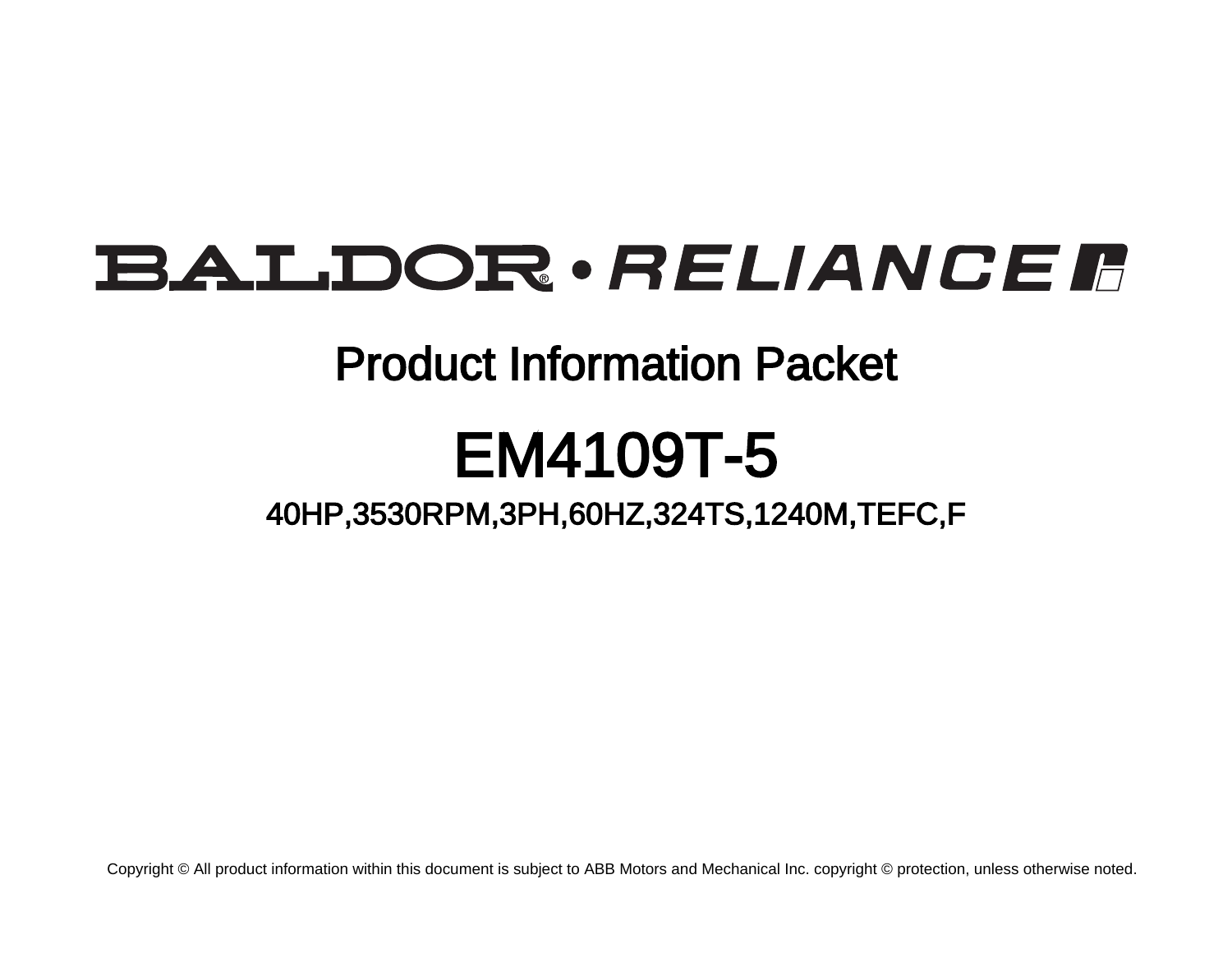### BALDOR · RELIANCE F Product Information Packet: EM4109T-5 - 40HP,3530RPM,3PH,60HZ,324TS,1240M,TEFC,F

| <b>Part Detail</b> |           |             |            |             |        |                      |            |  |
|--------------------|-----------|-------------|------------|-------------|--------|----------------------|------------|--|
| Revision:          | D         | Status:     | PRD/A      | Change #:   |        | Proprietary:         | No         |  |
| Type:              | AC        | Elec. Spec: | 12WGY367   | CD Diagram: | CD0006 | Mfg Plant:           |            |  |
| Mech. Spec:        | 12H49     | Layout:     | 12LYH049   | Poles:      | 02     | <b>Created Date:</b> | 05-14-2012 |  |
| Base:              | <b>RG</b> | Eff. Date:  | 01-13-2022 | Leads:      | 3#8    |                      |            |  |

| <b>Specs</b>                           |                         |                                  |                              |
|----------------------------------------|-------------------------|----------------------------------|------------------------------|
| <b>Catalog Number:</b>                 | EM4109T-5               | <b>Insulation Class:</b>         | F                            |
| Enclosure:                             | <b>TEFC</b>             | <b>Inverter Code:</b>            | Not Inverter                 |
| Frame:                                 | 324TS                   | <b>KVA Code:</b>                 | G                            |
| <b>Frame Material:</b>                 | Iron                    | <b>Lifting Lugs:</b>             | <b>Standard Lifting Lugs</b> |
| Motor Letter Type:                     | Three Phase             | <b>Locked Bearing Indicator:</b> | <b>Locked Bearing</b>        |
| Output @ Frequency:                    | 40.000 HP @ 60 HZ       | Motor Lead Quantity/Wire Size:   | 3 @ 8 AWG                    |
| Synchronous Speed @ Frequency:         | 3600 RPM @ 60 HZ        | Motor Lead Exit:                 | Ko Box                       |
| Voltage @ Frequency:                   | 575.0 V @ 60 HZ         | <b>Motor Lead Termination:</b>   | <b>Flying Leads</b>          |
| XP Class and Group:                    | None                    | Motor Type:                      | 1240M                        |
| <b>XP Division:</b>                    | Not Applicable          | <b>Mounting Arrangement:</b>     | F1                           |
| <b>Agency Approvals:</b>               | <b>CSA</b>              | <b>Power Factor:</b>             | 88                           |
|                                        | <b>CSA EEV</b>          | <b>Product Family:</b>           | <b>General Purpose</b>       |
|                                        | <b>UR</b>               | <b>Pulley End Bearing Type:</b>  | Ball                         |
| <b>Auxillary Box:</b>                  | No Auxillary Box        | <b>Pulley Face Code:</b>         | Standard                     |
| <b>Auxillary Box Lead Termination:</b> | None                    | <b>Pulley Shaft Indicator:</b>   | Standard                     |
| <b>Base Indicator:</b>                 | Rigid                   | <b>Rodent Screen:</b>            | None                         |
| <b>Bearing Grease Type:</b>            | Polyrex EM (-20F +300F) | <b>Shaft Extension Location:</b> | Pulley End                   |
| Blower:                                | None                    | <b>Shaft Ground Indicator:</b>   | No Shaft Grounding           |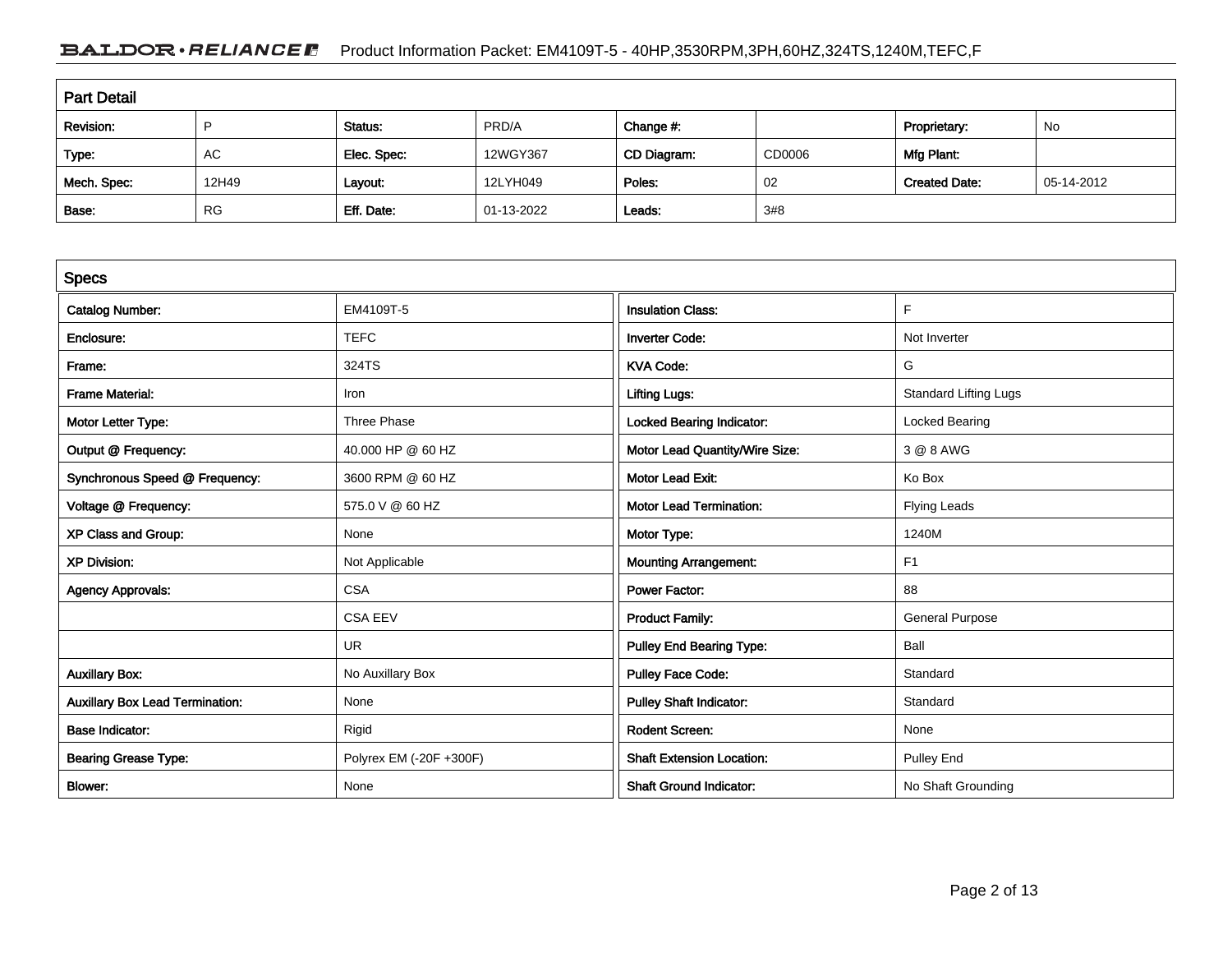| Current @ Voltage:                    | 37,000 A @ 575.0 V        | <b>Shaft Rotation:</b>             | Reversible           |
|---------------------------------------|---------------------------|------------------------------------|----------------------|
| Design Code:                          | $\overline{A}$            | <b>Shaft Slinger Indicator:</b>    | <b>Shaft Slinger</b> |
| Drip Cover:                           | No Drip Cover             | <b>Speed Code:</b>                 | Single Speed         |
| Duty Rating:                          | <b>CONT</b>               | <b>Motor Standards:</b>            | <b>NEMA</b>          |
| <b>Electrically Isolated Bearing:</b> | Not Electrically Isolated | <b>Starting Method:</b>            | Direct on line       |
| <b>Feedback Device:</b>               | <b>NO FEEDBACK</b>        | Thermal Device - Bearing:          | None                 |
| <b>Front Face Code:</b>               | Standard                  | Thermal Device - Winding:          | None                 |
| Front Shaft Indicator:                | None                      | <b>Vibration Sensor Indicator:</b> | No Vibration Sensor  |
| <b>Heater Indicator:</b>              | No Heater                 | <b>Winding Thermal 1:</b>          | None                 |
|                                       |                           | <b>Winding Thermal 2:</b>          | None                 |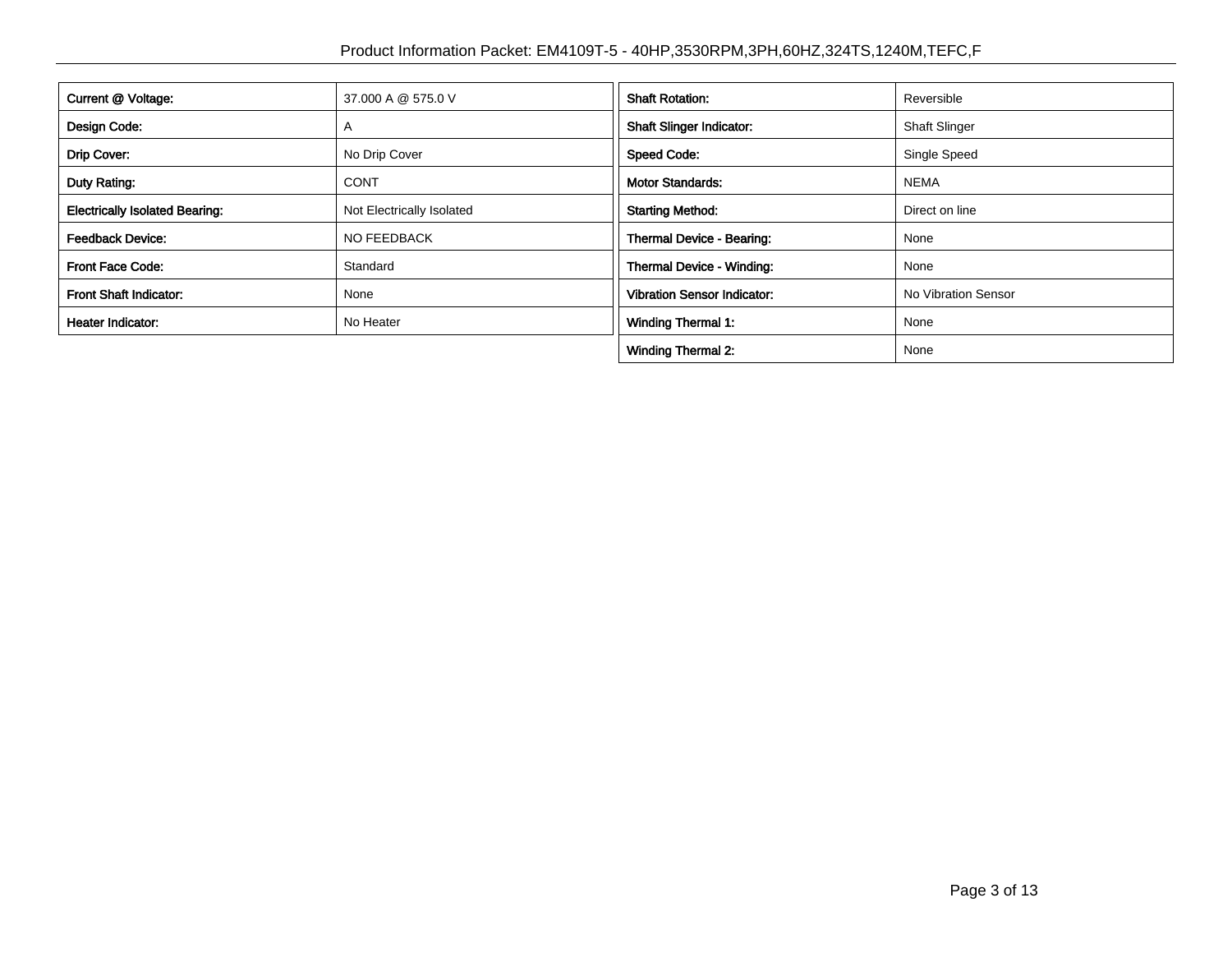### BALDOR · RELIANCE F Product Information Packet: EM4109T-5 - 40HP,3530RPM,3PH,60HZ,324TS,1240M,TEFC,F

| Nameplate NP3443L |                          |                    |                |                     |                            |                                    |                  |
|-------------------|--------------------------|--------------------|----------------|---------------------|----------------------------|------------------------------------|------------------|
|                   | <b>CAT.NO. EM4109T-5</b> |                    |                | CUST. P/N           |                            |                                    | <b>ENCL</b> TEFC |
|                   | SPEC. 12H049Y367         |                    | $CC$ 010A      | <b>FRAME 324TS</b>  |                            | SER.NO.                            |                  |
| HP 40             |                          |                    | <b>CLASS</b> F |                     | $HZ$ 60                    |                                    |                  |
| R.P.M. 3530       |                          |                    | PH 3           |                     | <b>DES</b> A               |                                    |                  |
| $VOLTS$ 575       |                          |                    |                | CODE G              |                            | DE BRG 6312<br><b>ODE BRG</b> 6311 |                  |
| AMPS $37$         |                          |                    |                | USABLE AT 208V      |                            |                                    |                  |
|                   | RATING 40C AMB-CONT      |                    |                | NEMA NOM. EFF. 92.4 |                            | <b>GREASE POLYREX EM</b>           |                  |
| P.F. 88           |                          | <b>SER.F.</b> 1.15 |                |                     | <b>VPWM INVERTER READY</b> |                                    |                  |
|                   |                          |                    |                |                     |                            |                                    |                  |
| <b>HTR-VOLTS</b>  |                          | HTR-AMPS           |                |                     | <b>HTR-WATTS</b>           |                                    |                  |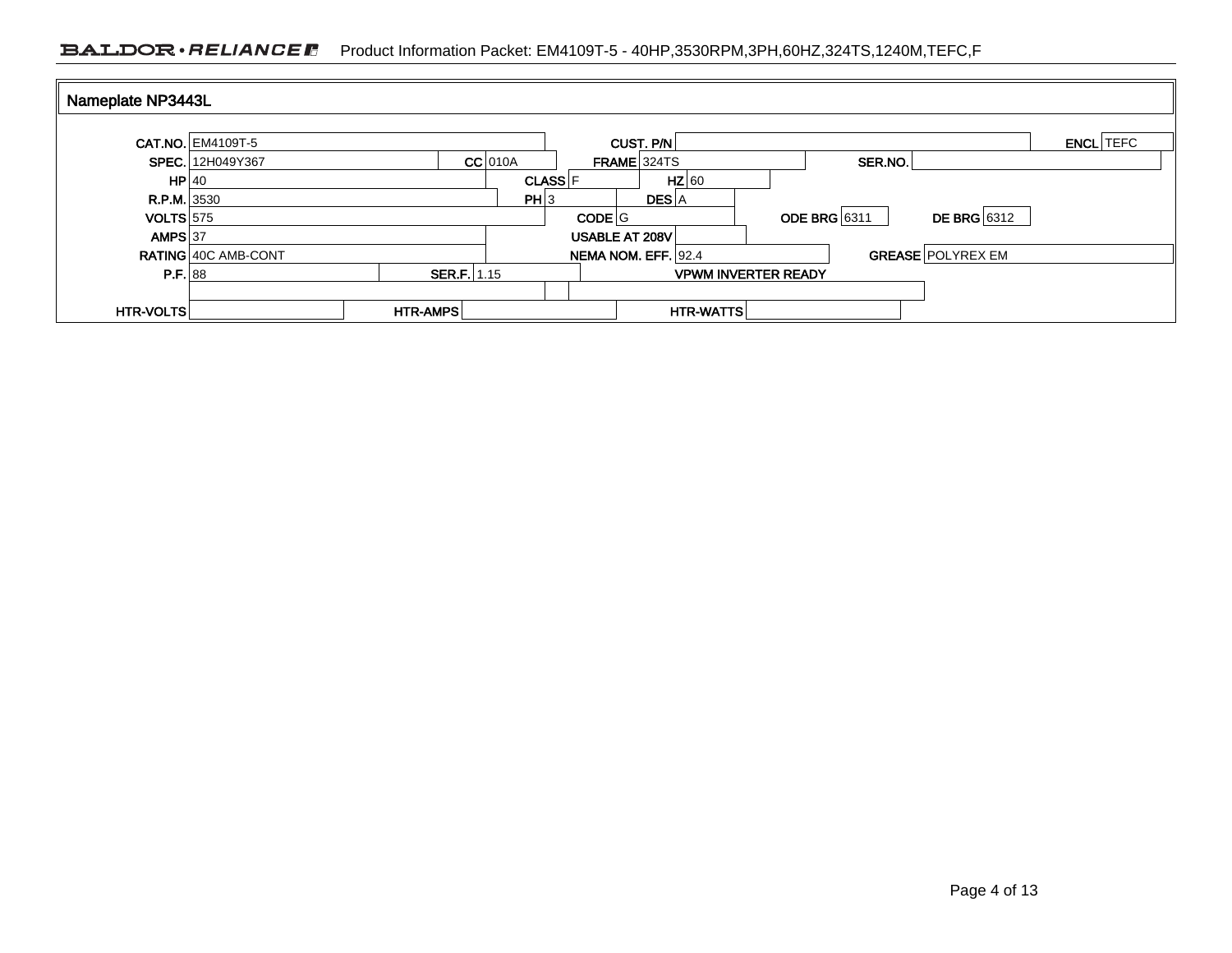| <b>Parts List</b>  |                                           |          |  |  |  |  |
|--------------------|-------------------------------------------|----------|--|--|--|--|
| <b>Part Number</b> | Description                               | Quantity |  |  |  |  |
| SA244718           | SA 12H049Y367                             | 1.000 EA |  |  |  |  |
| RA231603           | RA 12H049Y367                             | 1.000 EA |  |  |  |  |
| 09FN3001D03        | EXTERNAL FAN, PLASTIC (COMES W/SCREW FRO  | 1.000 EA |  |  |  |  |
| 10CB3001           | CONDUIT BOX CAST W/2.500 LEAD HOLE        | 1.000 EA |  |  |  |  |
| 09GS1000SP         | GASKET-CONDUIT BOX, 1/16 THICK LEXIDE     | 1.000 EA |  |  |  |  |
| 10XN3118K12        | 5/16-18 X .75 GRADE 5, ZINC PLATED        | 4.000 EA |  |  |  |  |
| HW1001A31          | LOCKWASHER 5/16, ZINC PLT.591 OD, .319 I  | 4.000 EA |  |  |  |  |
| WD1000B25          | GND LUG, BURNDY L125HP OR T&B L125HP-BB   | 1.000 EA |  |  |  |  |
| 19XW3118G08        | .31-18X.50, HEX WSHR HD, TAPTITE 2, GREEN | 1.000 EA |  |  |  |  |
| 12EP1107A05        | FR ENDPLATE, MACH                         | 1.000 EA |  |  |  |  |
| 10XN5013K28        | 1/2-13 X 1.75 HEX HEAD MACH SCREW, GRAD   | 4.000 EA |  |  |  |  |
| HW1001A50          | LOCKWASHER 1/2, ZINC PLT, 879 OD, .509 I  | 4.000 EA |  |  |  |  |
| HW5100A13          | W4627-047 WVY WSHER                       | 1.000 EA |  |  |  |  |
| 12EP1106A01        | PU ENDPLATE, MACH                         | 1.000 EA |  |  |  |  |
| 10XN3118K40        | 5/16-18 X 2.25" HEX HD, GRADE 5           | 2.000 EA |  |  |  |  |
| HW1001A31          | LOCKWASHER 5/16, ZINC PLT.591 OD, .319 I  | 2.000 EA |  |  |  |  |
| 10XN3118K40        | 5/16-18 X 2.50" HEX HD, GRADE 5           | 4.000 EA |  |  |  |  |
| HW1001A31          | LOCKWASHER 5/16, ZINC PLT.591 OD, .319 I  | 4.000 EA |  |  |  |  |
| HA3400A13          | STUD, 1/2-13 X 7" WELKER                  | 4.000 EA |  |  |  |  |
| HW1001A50          | LOCKWASHER 1/2, ZINC PLT, 879 OD, .509 I  | 4.000 EA |  |  |  |  |
| 12FH1002SP         | FAN COVER, CAST                           | 1.000 EA |  |  |  |  |
| XY5013A12          | NUT, 1/2-13, HEX, STEEL, ZINCPLATED       | 4.000 EA |  |  |  |  |
| HW1001A50          | LOCKWASHER 1/2, ZINC PLT, 879 OD, .509 I  | 4.000 EA |  |  |  |  |
| HW4600B41          | V-RING SLINGER 2.125 X 2.880 X 0.280      | 1.000 EA |  |  |  |  |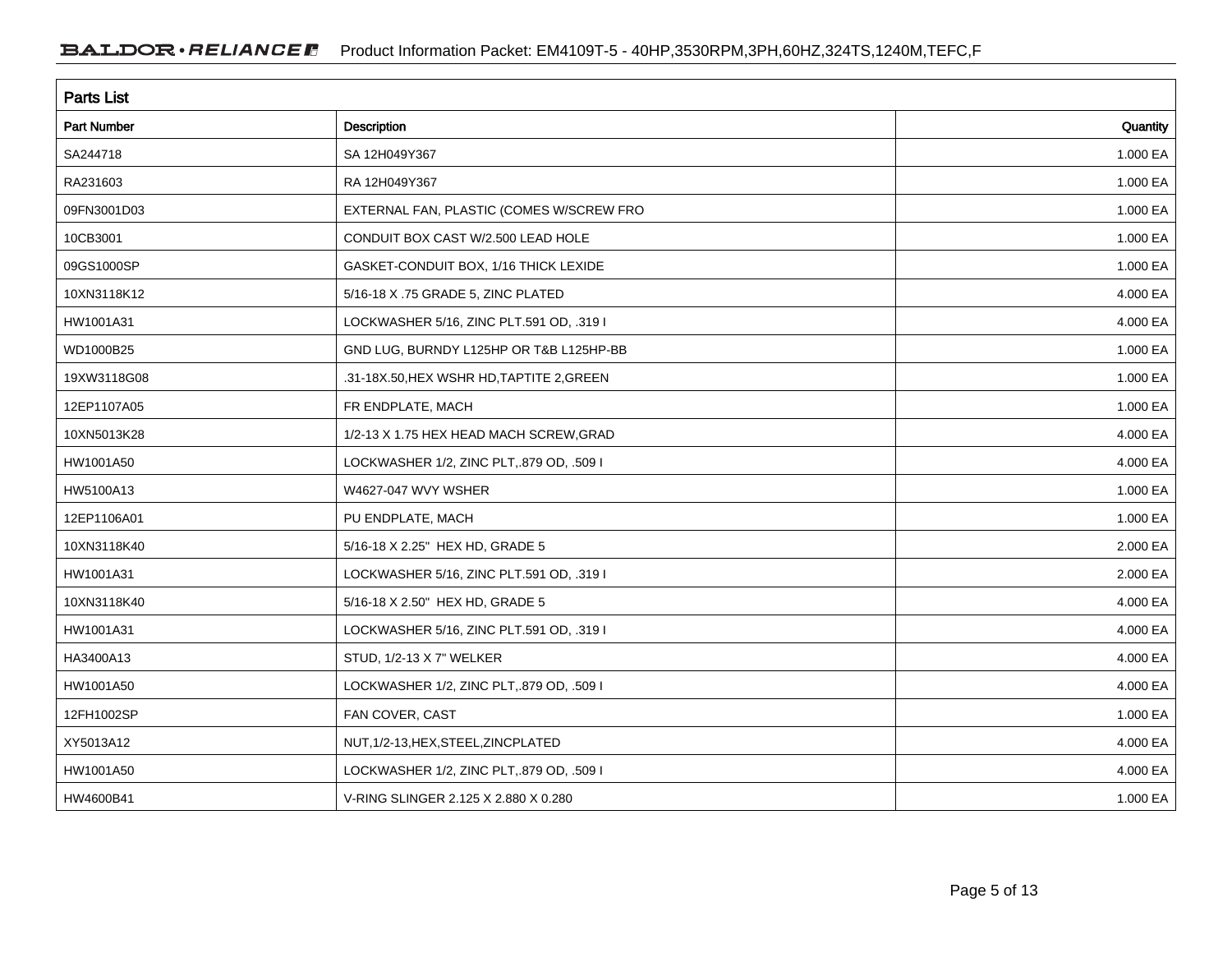| <b>Parts List (continued)</b> |                                          |          |  |  |  |  |
|-------------------------------|------------------------------------------|----------|--|--|--|--|
| <b>Part Number</b>            | Description                              | Quantity |  |  |  |  |
| 10CB3500SP                    | CONDUIT BOX LID, CAST                    | 1.000 EA |  |  |  |  |
| 10GS1000SP                    | GASKET, CONDUIT BOX LID                  | 1.000 EA |  |  |  |  |
| 51XW2520A12                   | .25-20 X .75, TAPTITE II, HEX WSHR SLTD  | 4.000 EA |  |  |  |  |
| HW2501H18                     | KEY, 1/2 SQ X 2.000                      | 1.000 EA |  |  |  |  |
| LB1115N                       | LABEL, LIFTING DEVICE (ON ROLLS)         | 1.000 EA |  |  |  |  |
| MN416A01                      | TAG-INSTAL-MAINT no wire (2100/bx) 4/22  | 1.000 EA |  |  |  |  |
| HW4500A21                     | 1618BALEMITE FITTING 825 UNIVERSAL       | 1.000 EA |  |  |  |  |
| HA4017A01                     | 1/8 X 4 GREASE EXT (F/S)                 | 1.000 EA |  |  |  |  |
| HW4500A17                     | 317400 ALEMITE GREASE RELIEF             | 1.000 EA |  |  |  |  |
| HA4054                        | SHORT T-DRAIN FITTING, .125" N.P.T.      | 1.000 EA |  |  |  |  |
| HA4051A00                     | PLASTIC CAP FOR GREASE FITTING           | 1.000 EA |  |  |  |  |
| MJ1000A02                     | GREASE, POLYREX EM EXXON                 | 0.200 LB |  |  |  |  |
| HW4500A03                     | GREASE FITTING, .125 NPT 1610(ALEMITE) 8 | 1.000 EA |  |  |  |  |
| HW4500A17                     | 317400 ALEMITE GREASE RELIEF             | 1.000 EA |  |  |  |  |
| HA4054                        | SHORT T-DRAIN FITTING, .125" N.P.T.      | 1.000 EA |  |  |  |  |
| HA4051A00                     | PLASTIC CAP FOR GREASE FITTING           | 1.000 EA |  |  |  |  |
| HW2500A25                     | WOODRUFF KEY USA #1008 #BLOW CARBON STEE | 1.000 EA |  |  |  |  |
| 51XB1214A20                   | 12-14X1.25 HXWSSLD SERTYB                | 1.000 EA |  |  |  |  |
| MG1000Y03                     | MUNSELL 2.53Y 6.70/ 4.60, GLOSS 20,      | 0.080 GA |  |  |  |  |
| 85XU0407S04                   | 4X1/4 U DRIVE PIN STAINLESS              | 4.000 EA |  |  |  |  |
| LB1119N                       | <b>WARNING LABEL</b>                     | 1.000 EA |  |  |  |  |
| LC0006                        | <b>CONNECTION LABEL</b>                  | 1.000 EA |  |  |  |  |
| NP3443L                       | SS SUPER-E UL CSA-EEV PREM CC            | 1.000 EA |  |  |  |  |
| 12PA1000                      | PACKAGING GROUP PRINT PK1024A07          | 1.000 EA |  |  |  |  |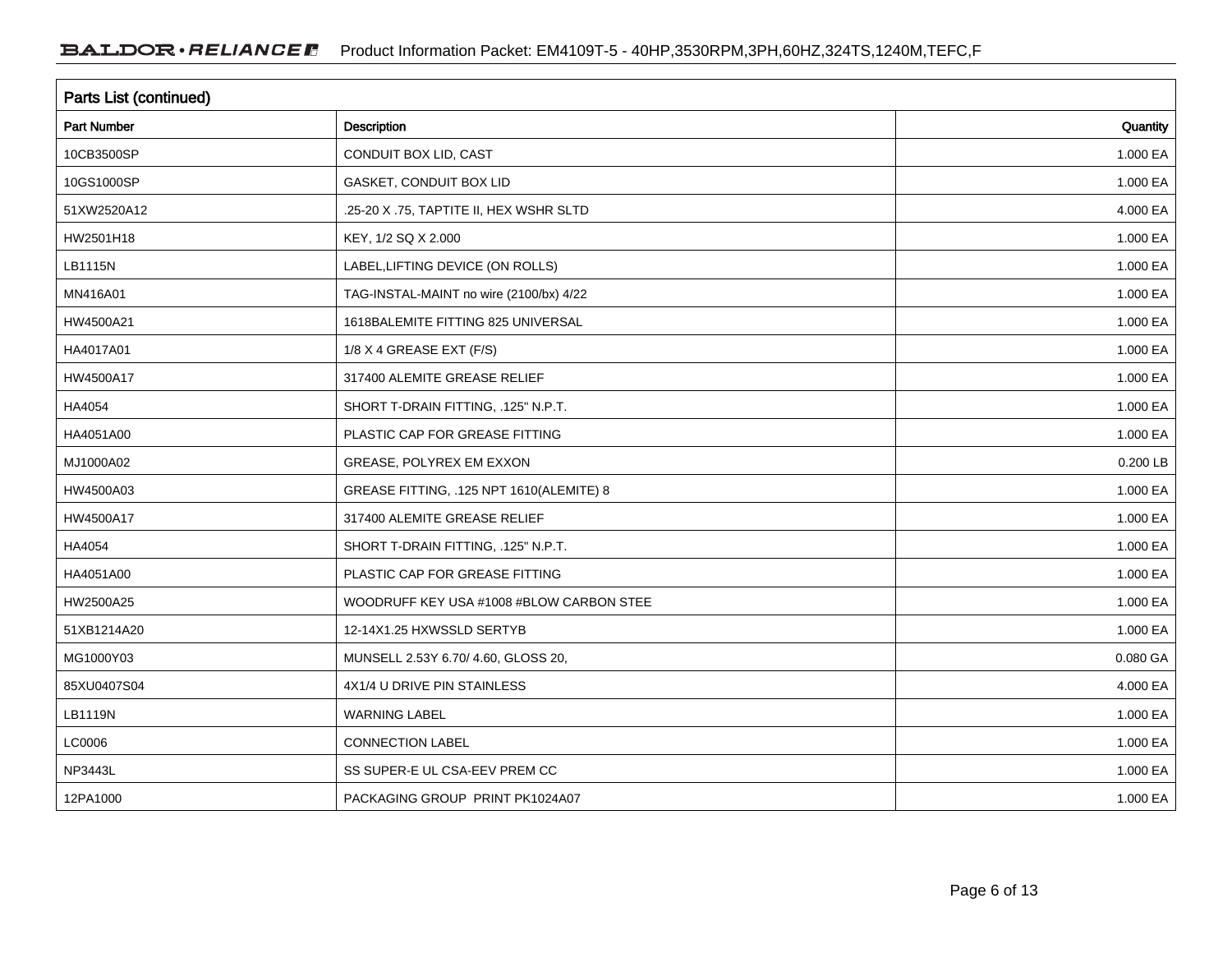| PE-0000013 | <b>ZRTG PE ASSEMBLY</b> | .000 EA |
|------------|-------------------------|---------|
| FE-0000022 | <b>ZRTG FE ASSEMBLY</b> | .000 EA |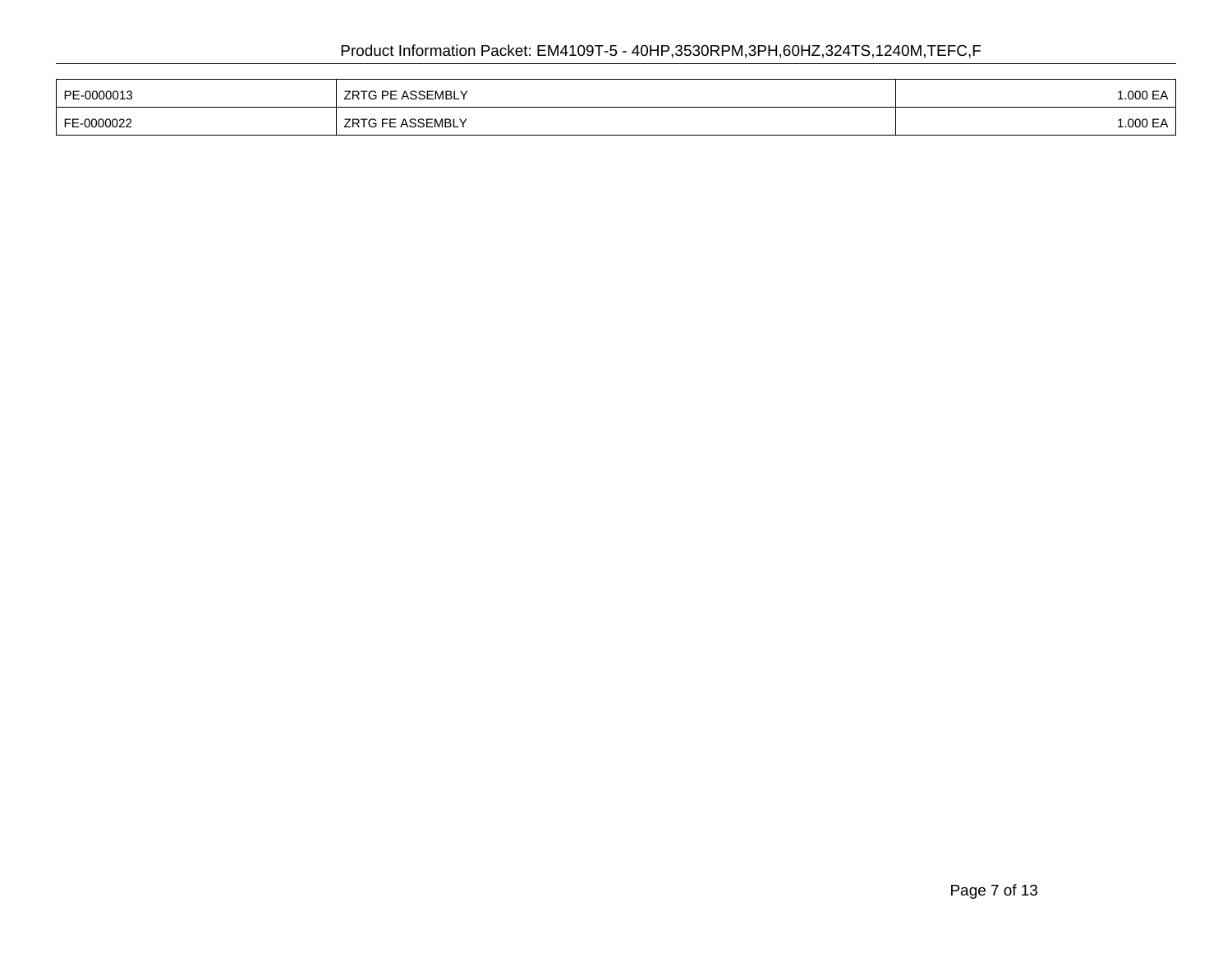| Accessories        |                     |    |  |  |  |  |
|--------------------|---------------------|----|--|--|--|--|
| <b>Part Number</b> | <b>Multiplier</b>   |    |  |  |  |  |
| 12-1105            | C FACE KIT          | A8 |  |  |  |  |
| 12EP1501A03SP      | <b>D-FLANGE KIT</b> | A8 |  |  |  |  |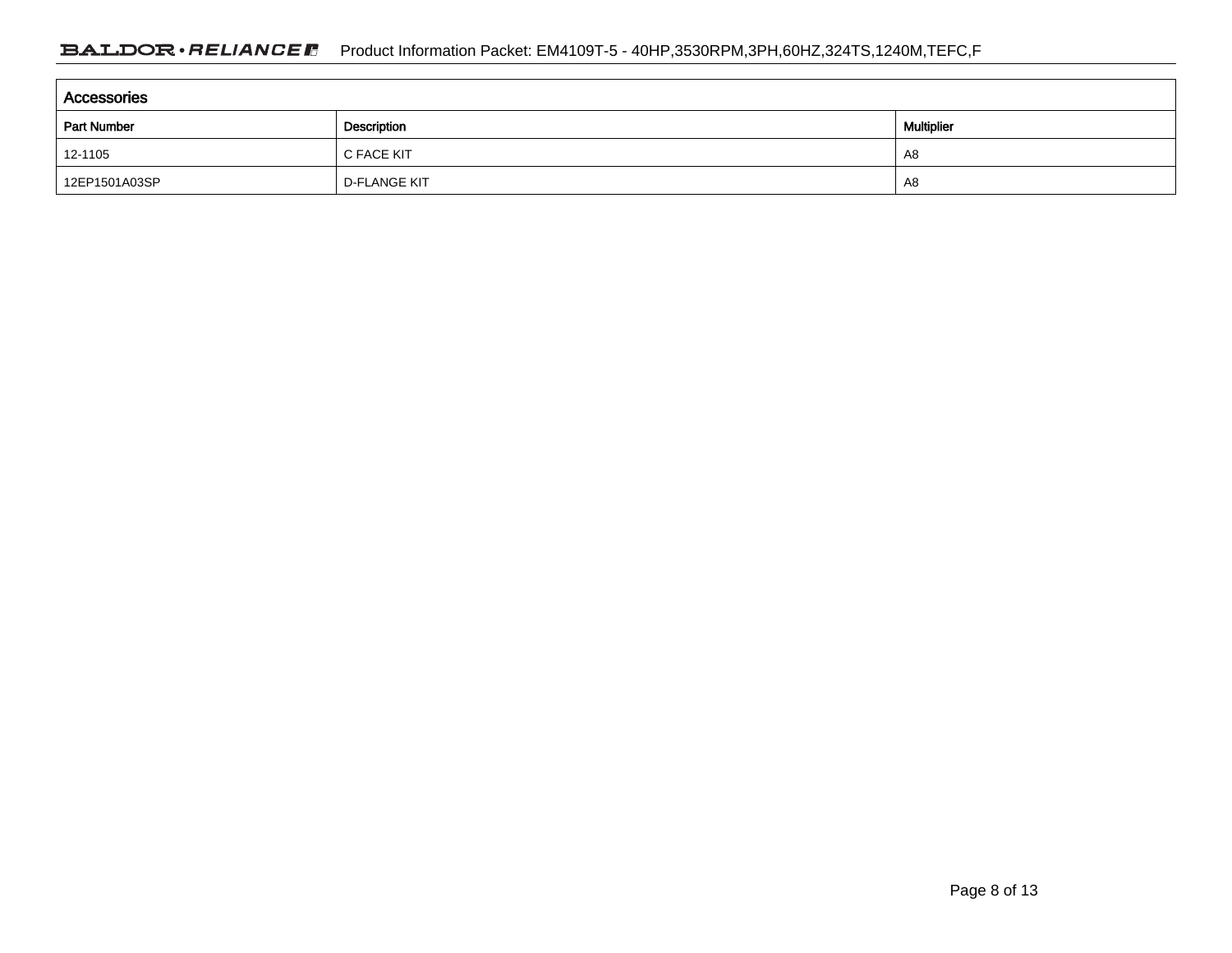#### **AC Induction Motor Performance Data**

Record # 32547Typical performance - not guaranteed values

| Winding: 12WGY367-R001<br><b>Type: 1240M</b> |                   |              | <b>Enclosure: TEFC</b>                       |                 |
|----------------------------------------------|-------------------|--------------|----------------------------------------------|-----------------|
| <b>Nameplate Data</b>                        |                   |              | 575 V, 60 Hz:<br><b>Single Voltage Motor</b> |                 |
| <b>Rated Output (HP)</b>                     |                   | 40           | <b>Full Load Torque</b>                      | 59.2 LB-FT      |
| <b>Volts</b>                                 |                   | 575          | <b>Start Configuration</b>                   | direct on line  |
| <b>Full Load Amps</b>                        |                   | 37           | <b>Breakdown Torque</b>                      | 237 LB-FT       |
| <b>R.P.M.</b>                                |                   | 3530         | <b>Pull-up Torque</b>                        | 80.9 LB-FT      |
| Hz                                           | 60 Phase          | 3            | <b>Locked-rotor Torque</b>                   | 111 LB-FT       |
| <b>NEMA Design Code</b>                      | A KVA Code        | G            | <b>Starting Current</b>                      | 250 A           |
| Service Factor (S.F.)                        |                   | 1.15         | <b>No-load Current</b>                       | 11.5A           |
| <b>NEMA Nom. Eff.</b>                        | 92.4 Power Factor | 88           | Line-line Res. @ 25°C                        | $0.224\ \Omega$ |
| <b>Rating - Duty</b>                         |                   | 40C AMB-CONT | Temp. Rise @ Rated Load                      | $65^{\circ}$ C  |
| S.F. Amps                                    |                   |              | Temp. Rise @ S.F. Load                       | $78^{\circ}$ C  |
|                                              |                   |              | <b>Locked-rotor Power Factor</b>             | 21.7            |
|                                              |                   |              | <b>Rotor inertia</b>                         | 3.13 LB-FT2     |

#### **Load Characteristics 575 V, 60 Hz, 40 HP**

| % of Rated Load     | 25   | 50   | 75   | 100  | 125  | 150  | S.F. |
|---------------------|------|------|------|------|------|------|------|
| <b>Power Factor</b> | 59   | 78   | 85   | 88   | 89   | 89   | 89   |
| <b>Efficiency</b>   | 85.3 | 91.1 | 92.1 | 92.6 | 91.9 | 91.2 | 92.2 |
| Speed               | 3586 | 3573 | 3559 | 3544 | 3528 | 3512 | 3534 |
| Line amperes        | 14.8 | 21.1 | 28.6 | 36.9 | 45.9 | 55.3 | 42.3 |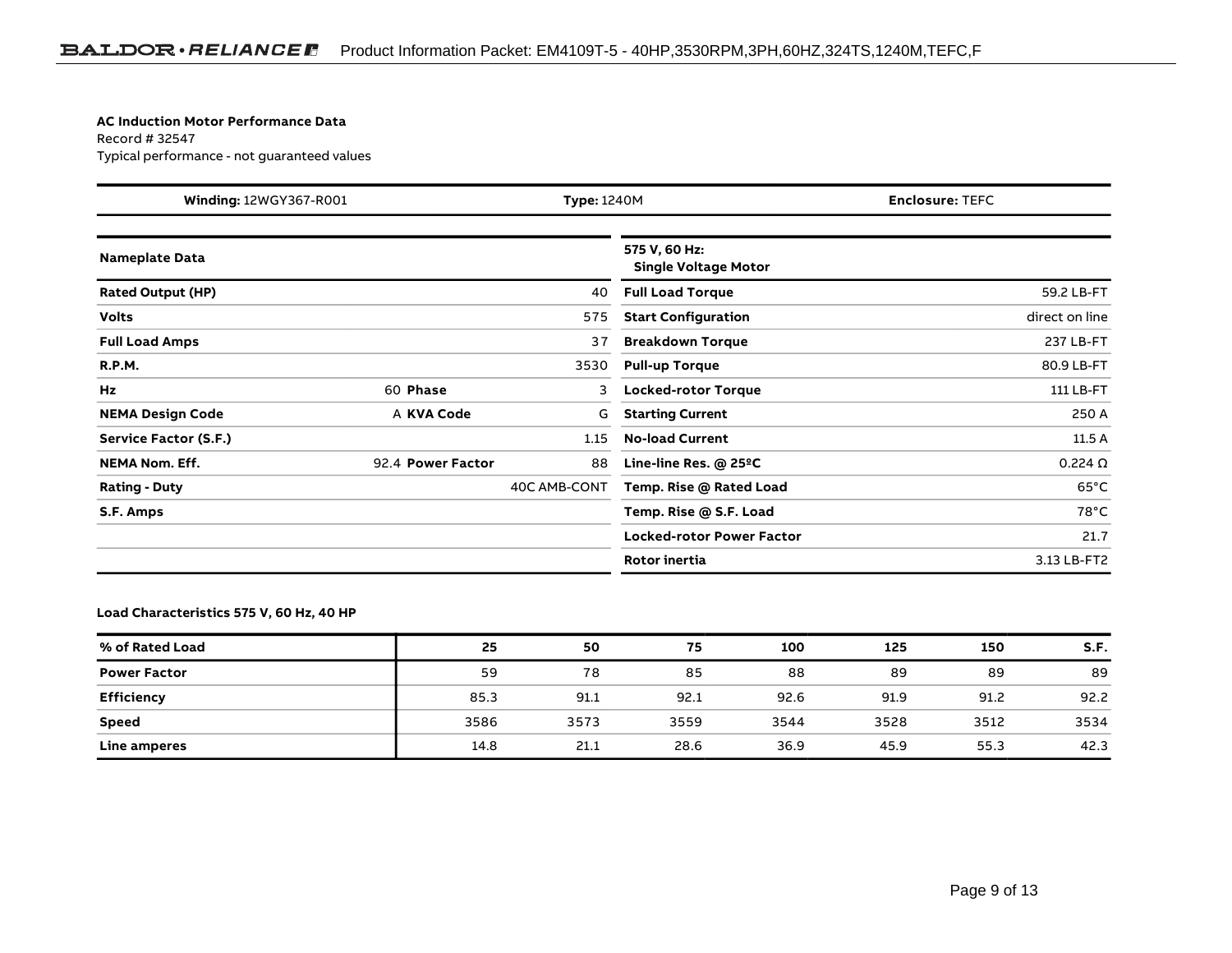

Performance Graph at 575V, 60Hz, 40.0HP Typical performance - Not guaranteed values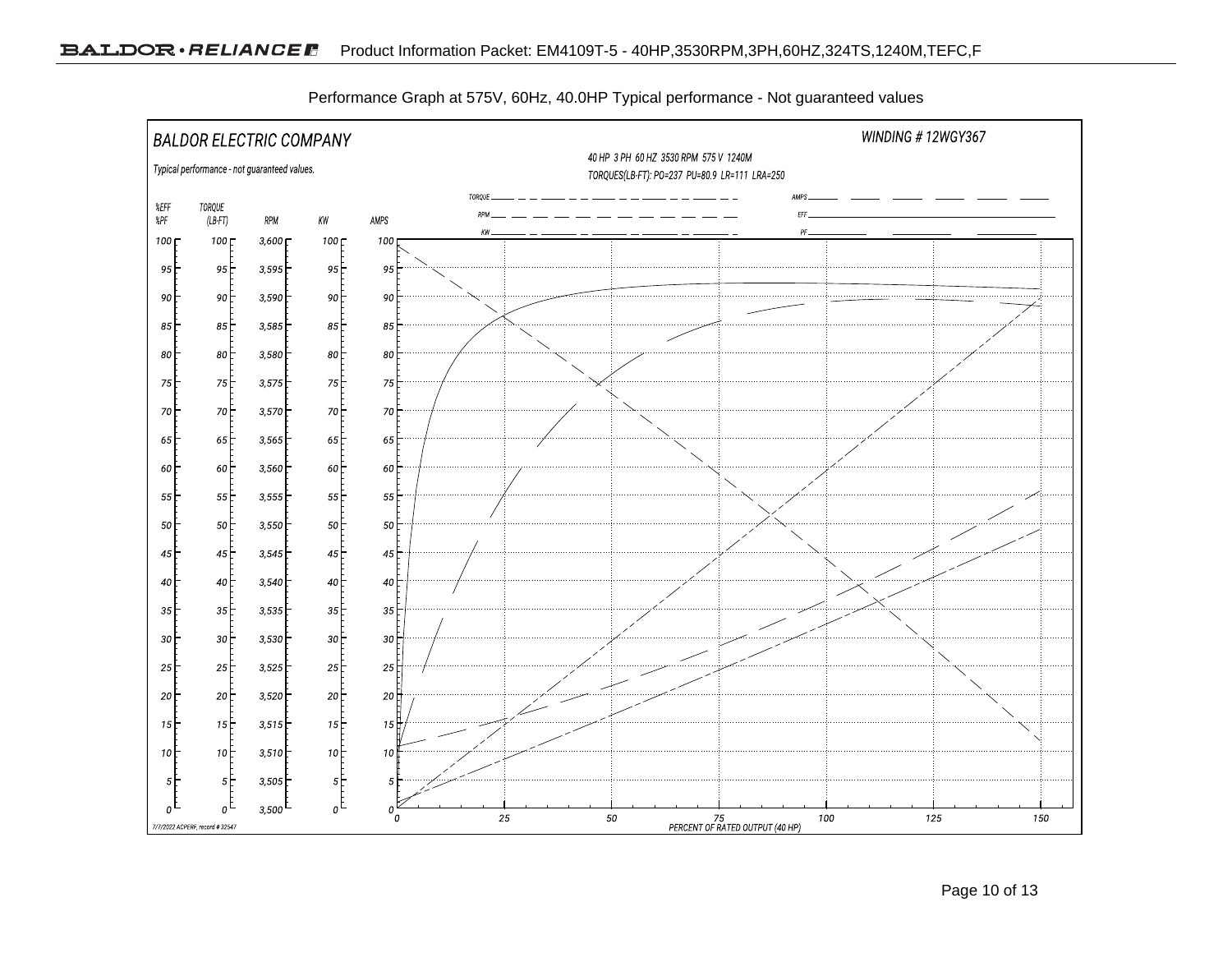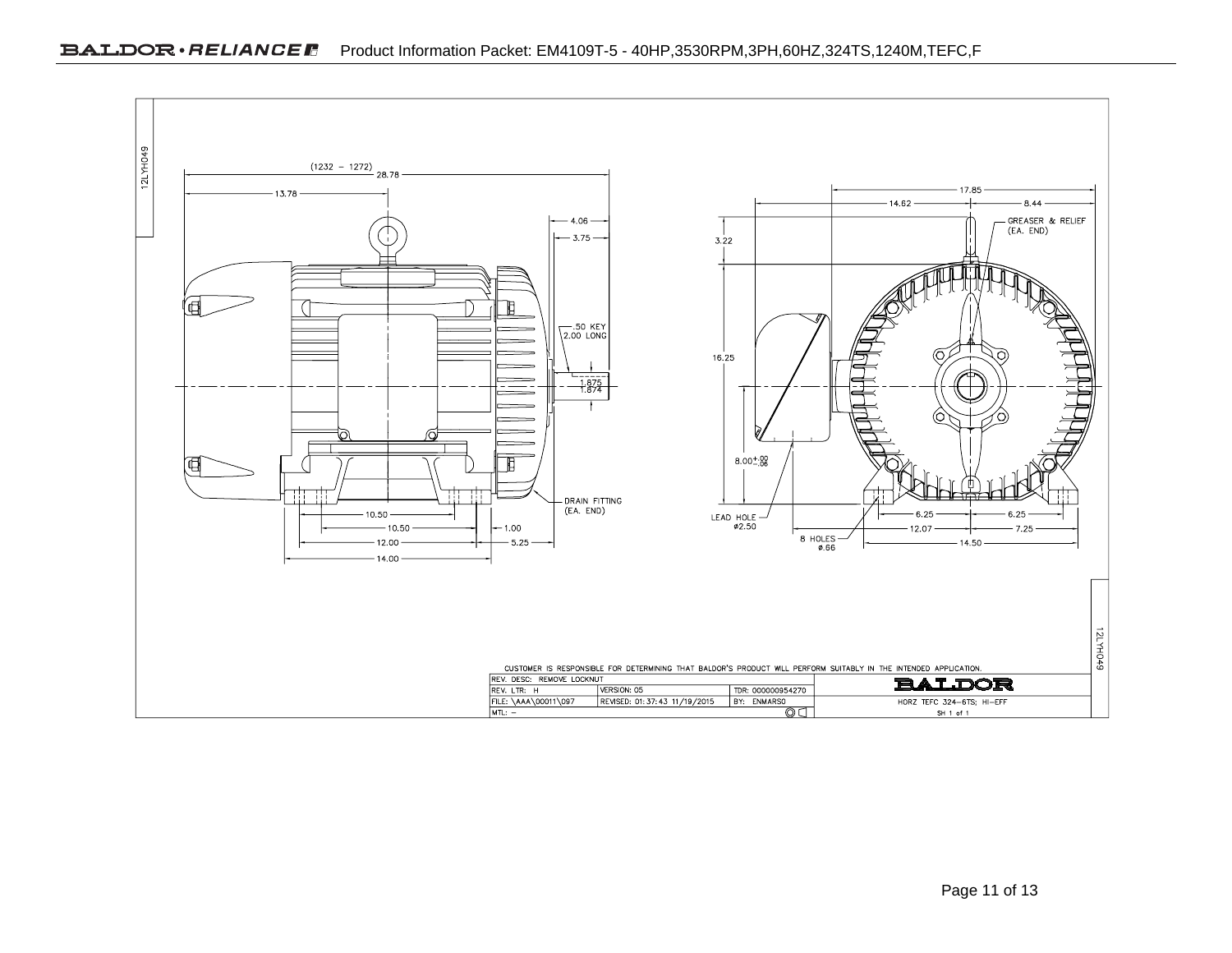